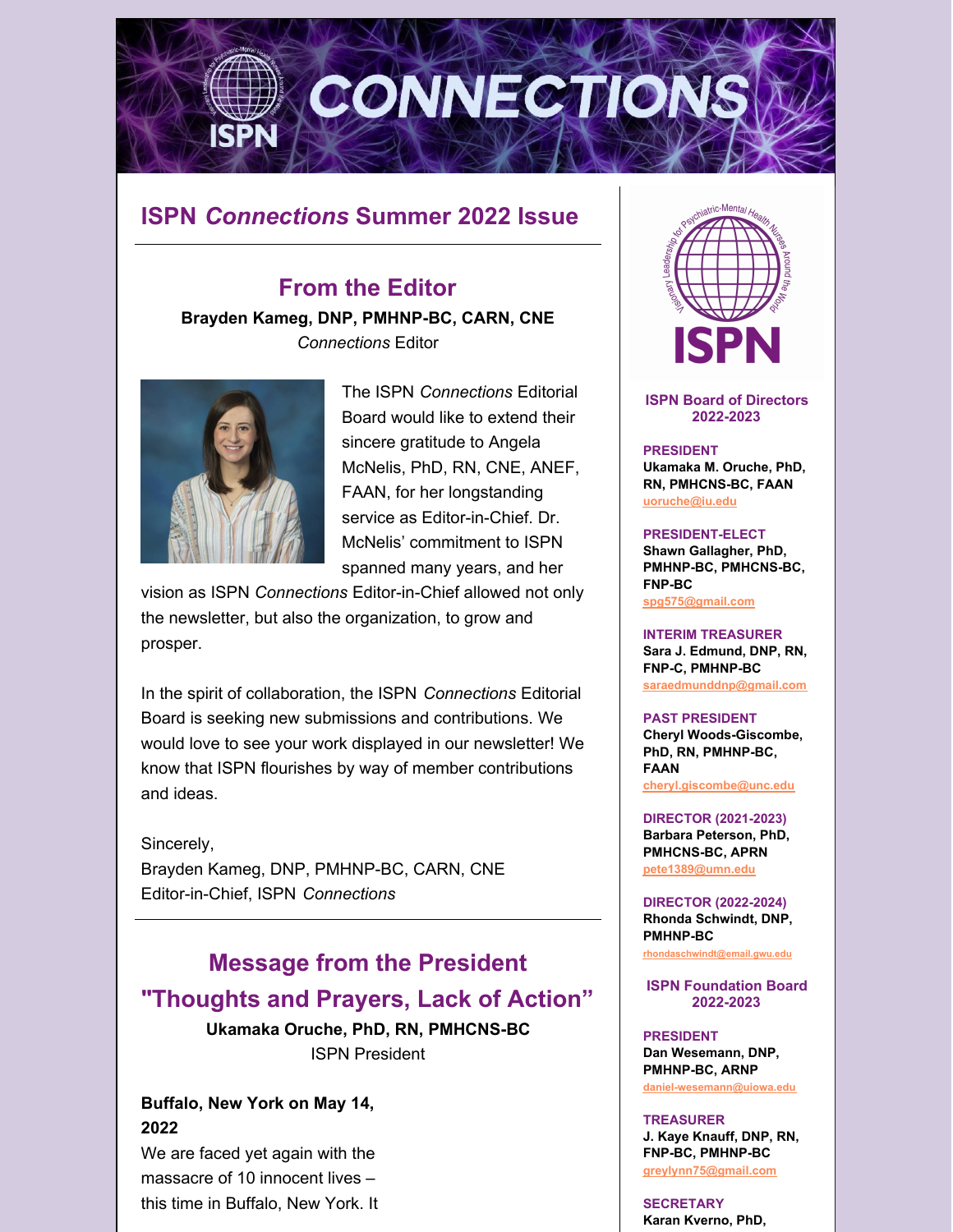turns out that Buffalo is the most racially segregated community in the nation. While it is unclear if and how this may be related to the killing of innocent lives, it certainly has not helped. The families of these 10 innocent people are devastated to say the least, and the community is traumatized. Many including older residents are afraid to leave their homes, and the



young children cannot understand the massacre of innocent lives. The only grocery store is shut down. Residents are *bused* to other communities – anxious about whether they will be welcomed or not. As kind as this gesture is, it is nonetheless inconvenient. There is no reason for this type of stress on top of everything else including the daily struggles of living especially in these most unusual times fraught with the ongoing COVID-19 pandemic, man-made and natural disasters, and wars.

But the trauma of Buffalo and similar other racially motivated events are not limited to residents of Buffalo. The trauma transcends boundaries. Other Black citizens––rich, poor, educated, and non-educated––are affected. One Black psychiatrist said to me: "This event has upended my daily life." She had spent days following the event, trying to garner other mental health professionals to provide much needed emotional support to residents of Buffalo. Another person who lived several cities and states away from Buffalo shared her hypervigilance and anxiety related to going to the grocery store. There is an incredible need for diverse racial and ethnic minority mental health providers including psychiatric mental health nurses across the nation to lend their services to culturally diverse communities. Yes––racial and ethnic minority psychiatric mental health nurses––because of issues of historical mistrust between the Black or African American communities and health care systems. However, we also need other racial and ethnic psychiatric mental health nurses to help––after all, there are many non-Black residents in and around Buffalo who are also traumatized by these unfathomable killings. They are at a loss of how to help and are themselves emotionally distraught by this atrocity. They too need help.

#### **Uvalde, Texas on May 24, 2022**

Sadly, the ink from my pen had barely dried up about the massacre in Buffalo, New York, when news broke that the nation lost another 19 young children and their 2 teachers at

**PMHNP-BC, PMHCNS-BC [kkverno1@jhu.edu](mailto:kkverno1@jhu.edu)**

**PAST PRESIDENT (ex-officio) Jim Kane, MN, RN, CNS, NEA-BC**

**[jjkane@health.ucsd.edu](mailto:jjkane@health.ucsd.edu)**

#### **BOARD MEMBERS**

**Cynthia Handrup, DNP, APRN, PMHCNS-BC [chandrup@uic.edu](mailto:chandrup@uic.edu)**

**Brayden Kameg, DNP, PMHNP-BC, CARN, CNE [bnk13@pitt.edu](mailto:bnk13@pitt.edu)**

**Aparna Kumar, PhD, MSN, CRNP, PMHNP-BC [aparna.kumar@jefferson.edu](mailto:aparna.kumar@jefferson.edu)**

> *Connections* **Editorial Board**

**Brayden Kameg, DNP, PMHNP-BC, CARN, CNE - Editor [Bnk13@pitt.edu](mailto:Bnk13@pitt.edu)**

**Cyrstal Andrews, DNP, MSN, APRN-RNP, PMHNP-BC, NHDP-BC [cnhartis@outlook.com](mailto:cnhartis@outlook.com)**

**Sara Horton-Deutsch, PhD, RN, FAAN, ANEF [shortondeutsch@usfca.edu](mailto:shortondeutsch@usfca.edu)**

**Rhea Mitchell, MSN, RN-BC [uncnurse44@gmail.com](mailto:uncnurse44@gmail.com)**

**Alicia Stringfellow, RN (Mental Health), MSc, PGCE, PGCert (CBT), PGDip (THORN) [aliciastringfell@aol.com](mailto:aliciastringfell@aol.com)**

**John Yuhas, DNP, PMHNP-BC [johnnyyuhas@gmail.com](mailto:johnnyyuhas@gmail.com)**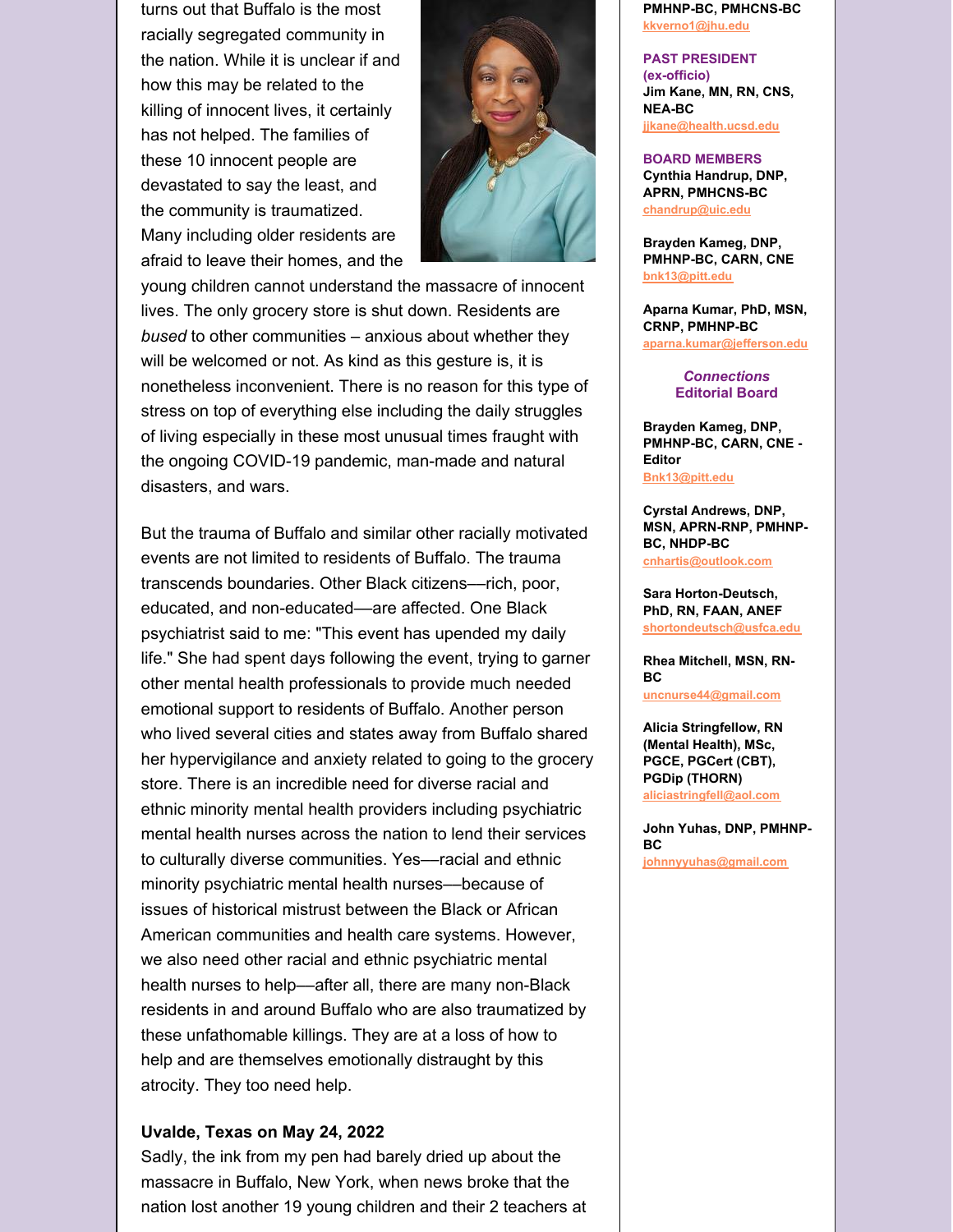Robbs Elementary School in Uvalde Texas, to gun violence. Yes, one of the common denominators is gun violence! First Columbine, then Sandy Hook, Parkland, and now Robb. When does it stop? The places where we were born, live, work, pray, play, and learn are no longer safe. There seems to be a deafening silence; we should all be out on the streets marching and protesting. I hope we never grow numb to this violence and death because a society that devours its young or itself has a very bleak future, to put it mildly. There are no words to describe the carnage that keeps happening over and over without any action.

So as nurses, and especially as psychiatric mental health nurses, what do we do? A colleague responded to this question with this, "Nurses must be out there in public, doing what we do better than any other health profession: Use our power and multiple spheres of influence, including our voice, to shape policy that ensures safety for all, train students who are practice ready to serve diverse patient populations, or translate our research and scholarship for public good. We must invite ourselves to the public square and take our rightful place. ISPN espouses initiative-taking measures and rapid response approaches to meet the needs of communities. To that end, please (1) avail yourself of ISPN Peer Support Initiative for wellness, and (2) volunteer your time to serve mental communities and health professionals at the front line. The Buffalo, New York, and Uvalde, Texas, communities need culturally responsive care for persons within and outside the community boundaries. ISPN will collaborate with other community organizations to address the mental health needs of the people of Buffalo and Uvalde. Please stay tuned – we will need all of us to help in the short and long term.

> **ISPN 2022 Annual Conference** Thank you for a successful event!

# **Highlights from the 24th Annual Virtual Conference**

#### **Meet Our New Leaders**

**ISPN** 

Please help us welcome these new individuals to the ISPN Governing Board. Since Shawn Gallagher was elected President-Elect, it left the Treasurer position open. The ISPN Board appointed Sara Edmund to fill the remaining year of Shawn's term.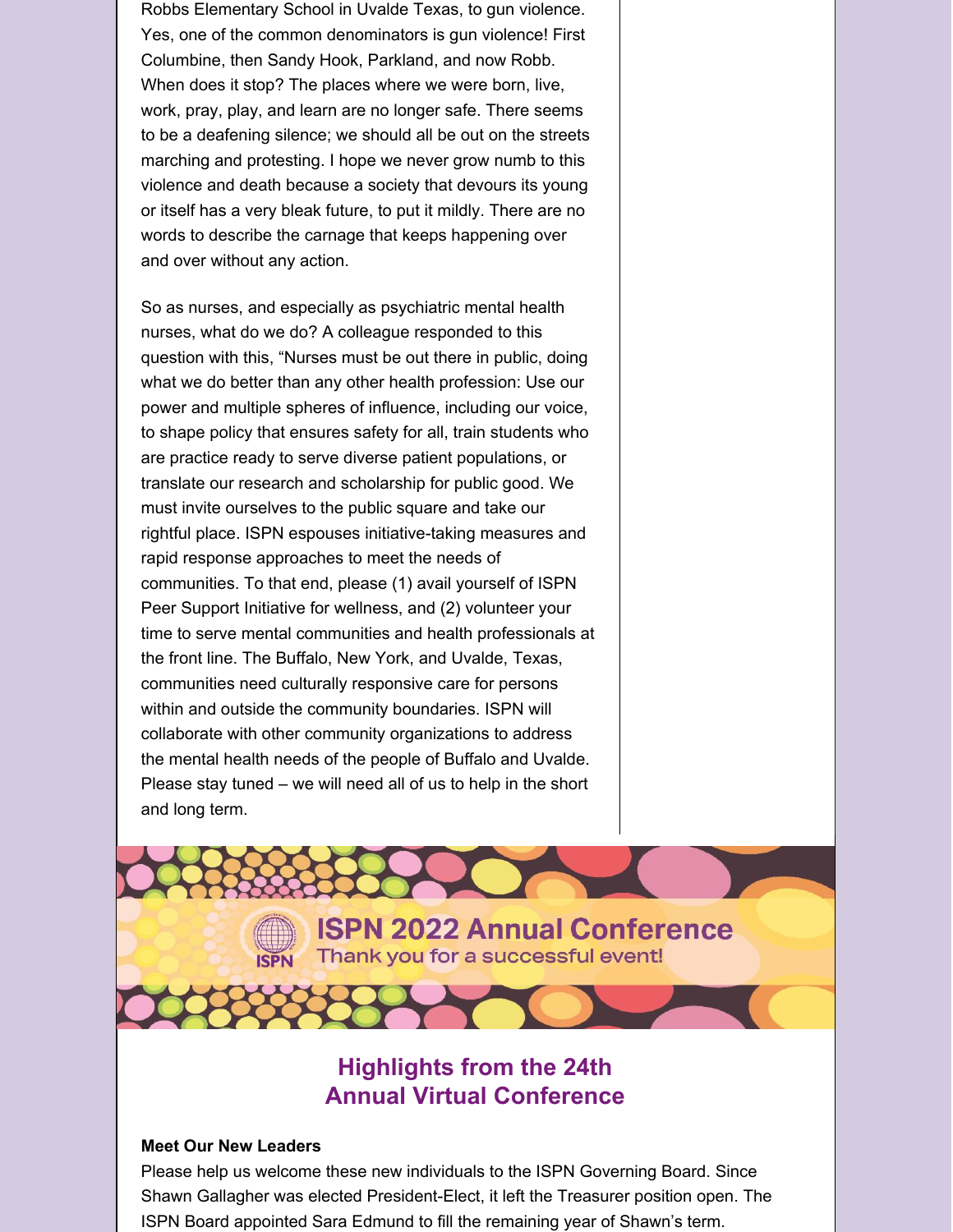

#### **President-Elect**

**Shawn Gallagher, PhD, PMHNP-BC, PMHCNS-BC, FNP-BC**

Shawn states, "As Treasurer since 2019, I have worked with the Board and members at-large to ensure ISPN is in a position of strength, despite a worldwide pandemic. Throughout this time ISPN has remained financially solvent and membership has grown by almost 15%. These 'wins' are because of you, dedicated members of ISPN. It takes a village. To that end, relationship building is an essential attribute of leadership and,

ultimately, organizational success. While managing the intricacies of ISPN's financial portfolio, I established relationships––relationships that are necessary to continue organizational success. It would be an honor to serve as President-Elect."

### **Interim Treasurer**

# **Sara Edmund, DNP, RN, FNP-C, PMHNP-BC**

Sara states, "As a new ISPN interim Board member, I find myself re-energized to engage closely with colleagues and community service to further our profession. I initially started on the Awards Committee and found the pool of fellow colleagues so impressive! My clinical practice entails various in-patient facilities in the Phoenix area, one



of which engages in court-ordered evaluations. I serve as a Clinical Asst. Professor at the University of Arizona and also am the UA Project Director of a \$2 million BHWET grant, which provides student stipends to become trained and equipped to function as a welltrained and competent PMHNP in underserved areas. The opportunity to serve on the ISPN Board is an honor and I hope to fulfill the position's responsibilities with dedication and diligence."



#### **Director**

#### **Rhonda Schwindt, DNP, PMHNP-BC**

Rhonda states, "I have been an active member of ISPN since 2014 serving in a variety of roles, including Chair of the Awards Committee, Secretary for the ISPN Board, abstract reviewer, and member of the Membership Committee. In addition to professional service, I am an Associate Professor at The George Washington School of Nursing and a practicing PMHNP with a focus on LGBTQIA+ health. I am eager to assume the responsibilities of

Director as I continue to pursue initiatives that expand the role of advanced practice nurses in the care of underserved and marginalized."

# 2022 ISPN Award Recipients

**2022 Melva Jo Hendrix Lectureship Award Julian Don Howe, RN, PhD, ThD, RN-BC, CARN, LCDC, ADC, FIAAN, FAAETS, FAPA**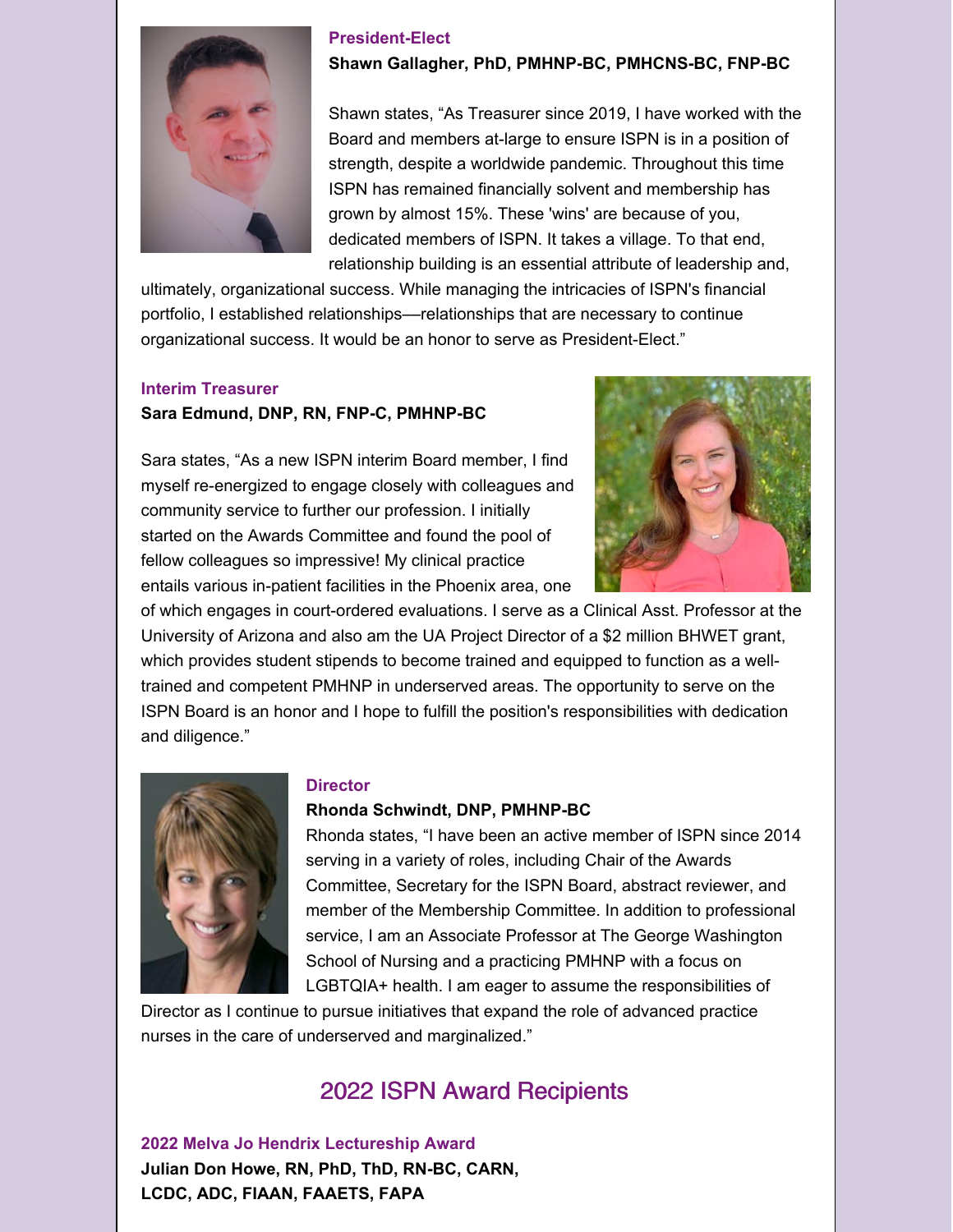Nomination: "…During my working relationship with Julian Howe, I have experienced an individual who shows up earlier than asked, who's dedicated, works hard, and carries themselves in a professional manner. Furthermore, Julian Howe is outstandingly gifted at making patients feel comfortable and always maintaining a positive atmosphere. Julian goes above and beyond to help educate, encourage, and provide high quality nursing care to all patients that he comes in contact with. Julian is a very valuable asset to our unit as a whole.



Julian possesses the knowledge and the ability to perform all duties required of a nurse. He is caring, patient, empathetic, and respectful to the staff, the patients, and their family members…"

We look forward to Dr. Howe's presentation at the ISPN 2023 Annual Conference!



# **Diversity and Equity Award Shaquita A. Starks, PhD, APRN, FNP-BC, PMHNP-BC**

Nomination: "…At the end of the year, students created a beautiful mural on the Atlanta Beltline—a former railway corridor–– that is now comprised of green spaces and trails. The images and words used to paint

the mural are derived from narratives from students. Her students as well as myself who had the opportunity to sit in on one of her FlipGrid discussions with her students can attest that Dr. Starks has significantly impacted the students' perspectives of BIPOC youth experiencing diversity. Dr. Starks considerably impacted the level of compassion that her students gained and helped them understand how social determinants of health influences BIPOC youths' mental health outcomes…"

We look forward to Dr. Starks' presentation at the ISPN 2023 Annual Conference!



**Jeanette Chamberlain Psychiatric Leadership Award**

Commander Crystal Hartis Andrews, DNP, MSN, APRN-RNP, PMHNP-BC, NDDP-BC



**ISPN Education Award**

Stephanie Wynn, DNP, RN-BC, PMHNP-BC, FNP-BC, COI, FAANP



**ISPN Clinical Practice Award**

Aparna Kumar, PhD, MSN, MPH, MA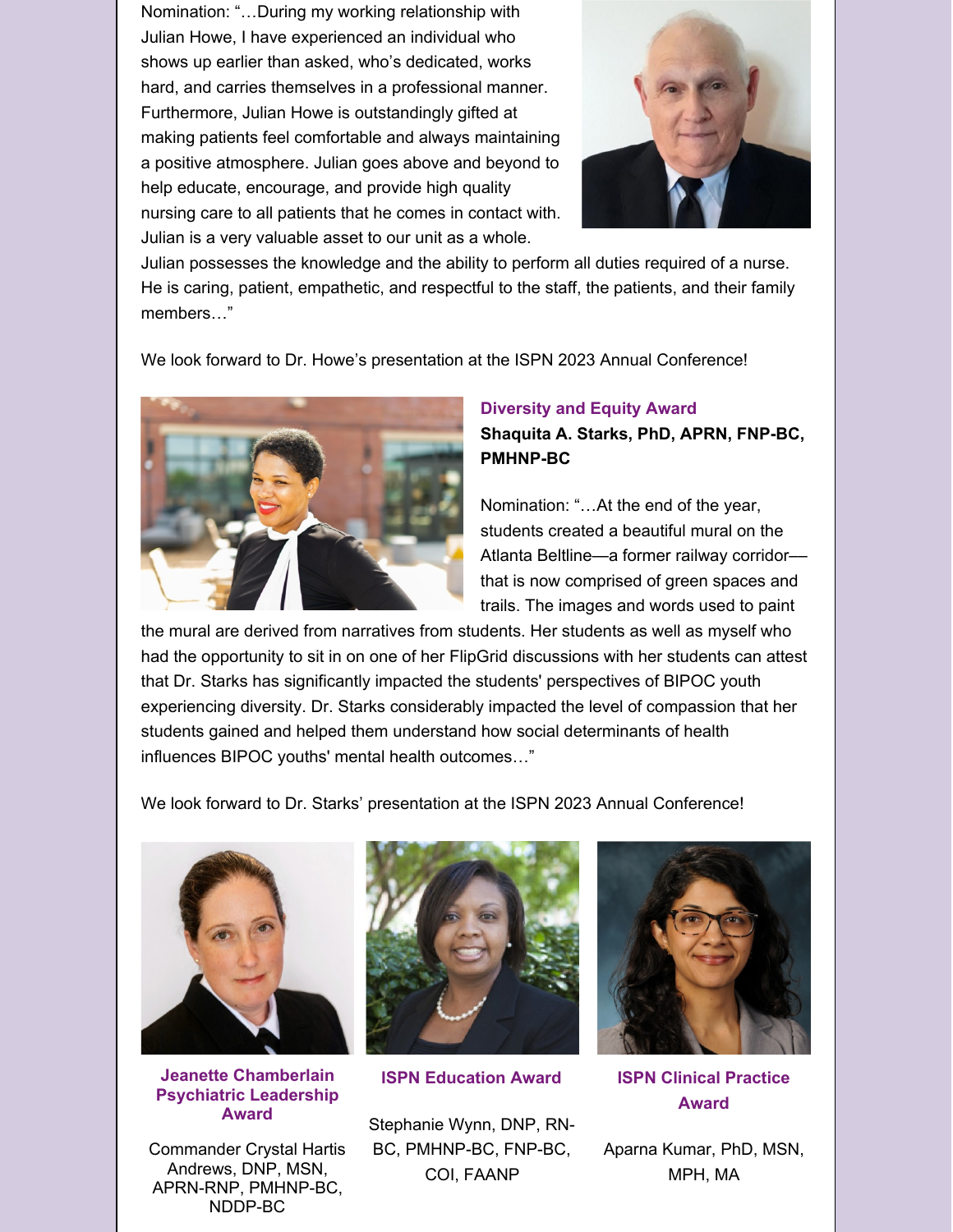

**ISPN Research Award**

Nicole Lyn Letourneau, PhD, MN, BN, RN, FCAHS, FAAN



**ISPN Psychiatric Mental Health Advocacy Award**

Kayla Shea Herbell, PhD, RN



**ISPN Living Legend Award**

Jaclene A. Zauszniewski, PhD, RN-BC, FAAN

### **ISPN President Award Recipients**

Catherine Kane, PhD, RN, FAAN Sally Raphel, MS, APRN, PMH, FAAN Patty Wilson, PhD, PMHNP-BC Shawn Gallagher, PhD, PMHNP-BC, PMHCNS-BC, FNP-BC

#### **ISPN Foundation Award Recipients**

**2022 ISPN Foundation Joyce Fitzpatrick Psychiatric Nursing Research Grant** Jennifer Lee, BSN, RN

> **2022 ISPN Foundation Mental Health Awareness Grant** Nicole Perez, PhD, RN, PMHNP-BC

> > **2022 Member Scholarship** Miriam Kamau, BSN

#### **2022 Student Scholarship**

David Agor, BSN

#### **Poster Award Recipients**

#### **Research**

1st Place: Lynn Starr, MD, for the poster, *Acceptability of Long-Acting Injectable Antipsychotic Treatment in Patients with Recent-Onset Schizophrenia from the Disease Recovery Evaluation and Modification (DREaM) Study*

2nd Place: Philip Florendo, BSN, RN-BC, for the poster, *The Implementation of the DASA: YV Tool in the Inpatient Adolescent Psychiatric Setting*

#### **Evidence-Based Practice**

1st *Place:* Robert Bencangey, MSN, PMHRN-BC, CEN for the poster, *Decreasing Inpatient Suicidal Behavior with Suicide Risk Assessment Education Using an Online Platform*

2nd Place: Pauline Andan, RN-BC, for the poster, *Evidence-based Screening and*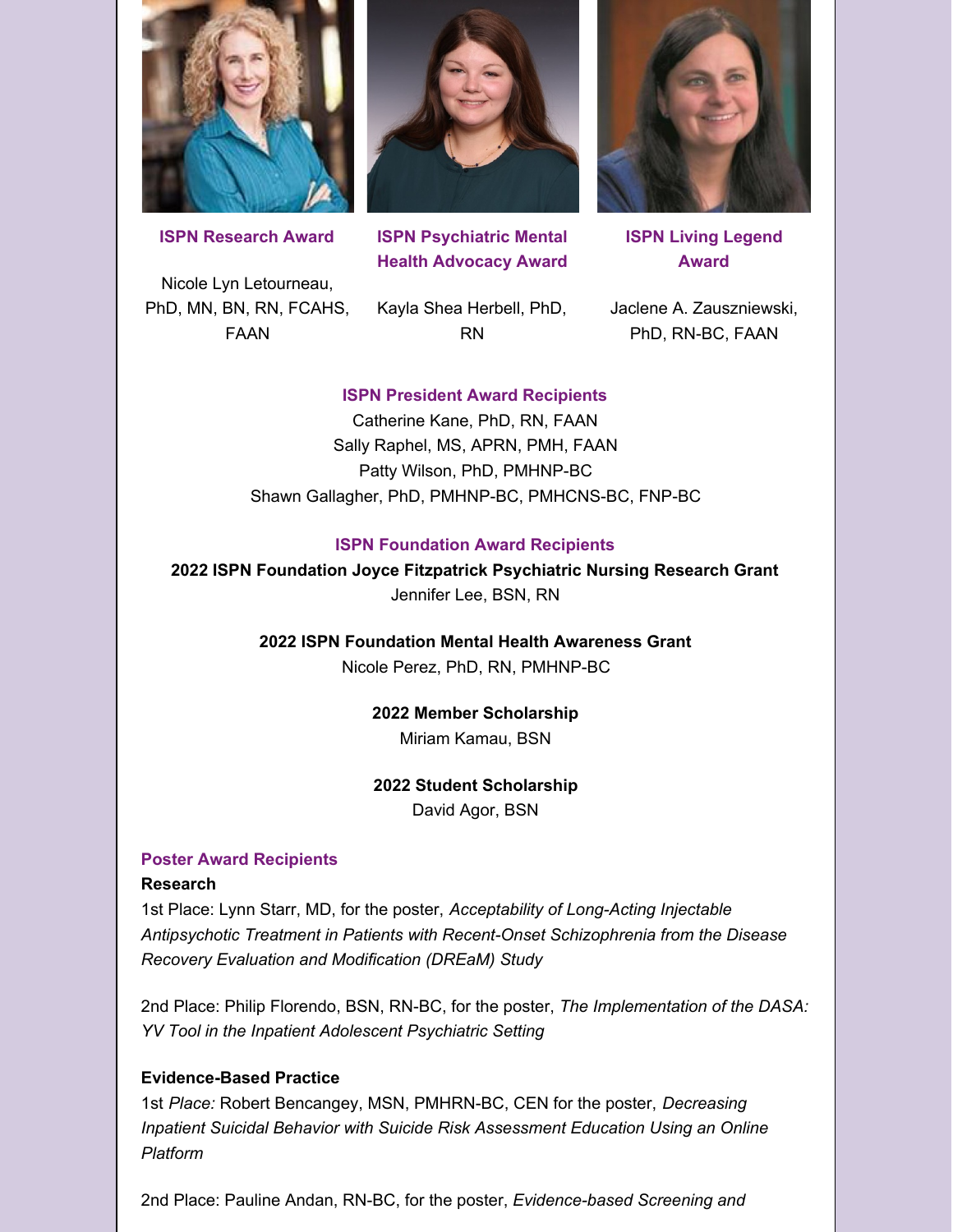*Interventions for Adolescent Self-injurious Behavior*

# **Student Research**

1st Place: Sterling Wilmer, BA, RN, BSN, for the poster, *Tele-psychiatry and the Older Adult Population: An Integrative Review Exploring Tele-psychiatry Effectively and Accessibility Alternatives*

2nd Place: Nayeli Inzunza for the poster, *Guiding College Students with ACEs Background with an 8-week Psychoeducation Intervention to Become Peer Health Coaches*



# **Member News**

# **ISPN 2023**

Stay tuned for information regarding the ISPN 2023 Annual Conference! The ISPN Board will release information soon! Keep an eye on your email and the ISPN website.

### **Renew Your Membership Today!**

Remember that your 2022 ISPN Membership expires on June 30, 2022. To continue receiving your member benefits, including continuing education credit webinars and being the first to hear about the 2023 Annual Conference, make sure to renew today!

**Renew Your [Membership](https://www.ispn-psych.org/membership) Now**

#### **Editorial Board Seeks New Members**

The *Connections* newsletter Editorial Board is looking to add new members. In this role, the individual(s) would work with the Editorial Board to solicit articles and information for the newsletter that is published three times a year. The Board provides editorial review of content and prepares the layout for publication.

For more information or to join the Editorial Board, please email Jessica Retzlaff at **[jretzlaff@reesgroupinc.com](mailto:jretzlaff@reesgroupinc.com)**.

# **REGIONALIZATION CORNER**

Stay up-to-date with your region by visiting their webpage: **[ispn-psych.org/ispn-regional](http://ispn-psych.org/ispn-regional-initiative)initiative**.

#### **International**

Co-Leaders: Alicia Stringfellow, RN (Mental Health), MSc, PGCE, PGCert (CBT), PGDip (THORN), and Gemma Emile, MSc, ANP, PGCE, RN, DipHE

Are you a psychiatric-mental health nurse living and/or working outside of the US? The ISPN international region would love to hear from you. Our aim is to make connections across the world and explore mental health and mental health care globally. Please join us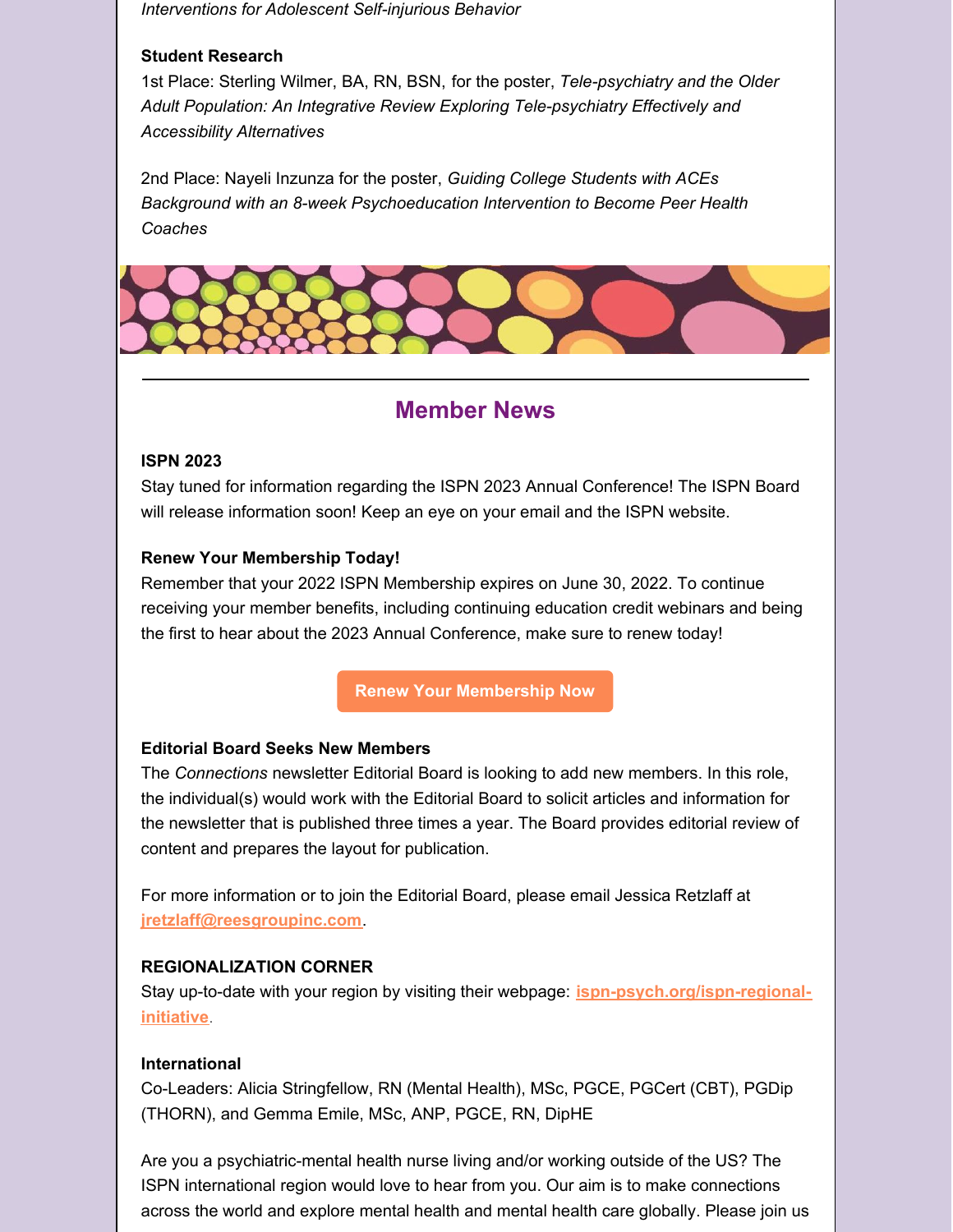on Monday, 20th June at 5:00 pm UK time to meet and connect with other international members. We look forward to meeting you!

Save the Date: June 20, 2022, 5:00 pm UK time

# **Midwest**

Co-Leaders: Beth Bonham, PhD, RN, PMHCNS-BC, FAAN and Linda Jo Volness, MS, APRN, CHTP

The Midwest Region presented a virtual session at the 2022 ISPN Annual Conference March 19 titled, *The Innovative Use of Chronic Illness Medical Practices to Mitigate the Trajectory of Suffering in Serious Mental Illness.* This topic grew out of our regional meeting discussions; plans are to develop a manuscript from the presentation. Linda Jo Volness volunteered to be Midwest Region Co-Coordinator serving with Beth Bonham. We are in the process of planning Midwest Region meetings – the next one will be in June. We strive for quarterly meetings. We welcome the new ISPN members that are in the Midwest region. As a group, we greatly appreciate the previous leadership of Sandy Wood as Co-Coordinator to get the Midwest Region started; Sandy was instrumental in the Region's communication and development. Thank you, Sandy!

Save the Date: June 22, 2022, 2:00 pm ET

### **Northeast**

Co-Leaders: Jennifer Graber, EdD, APRN, PMHCNS-BC, and Susan Glodstein, DNP

### **Southeast**

Co-Leaders: David Agor, RN, PMHNP-DNP(c), and Marian Newton, RN, BSN, MN, PhD, PMHCNS-BC, PMHNP-BC, ANEF

Save the Date: June 13, 2022, 12:00 pm ET

# **Southwest**

Co-Leaders: Pam Lusk, DNP, RN, FAANP, FAAN, and Mark Soucy, PhD, RN, APRN, FAANP

# **West**

Co-Leaders: Dawn Bounds, PhD, PMHNP-BC, and Deborah Johnson, DNP, PMHNP-BC, FAANP

Save the Date: Saturday, October 1, 2022, at 9:00 am PT

# **UPCOMING WEBINARS**

# **June 15, 2022, at 12:00 p.m. ET**

Telehealth in Mental Health: Policies and Pitfalls Cynthia Handrup, DNP, APRN, PMHCNS-BC, FAAN

# **July 20, 2022 at 12:00 p.m. ET**

Adolescent Borderline Personality Disorder: Controversies and conundrums in clinical practice Michaela Hogan, DNP, APRN, PMHNP-BC